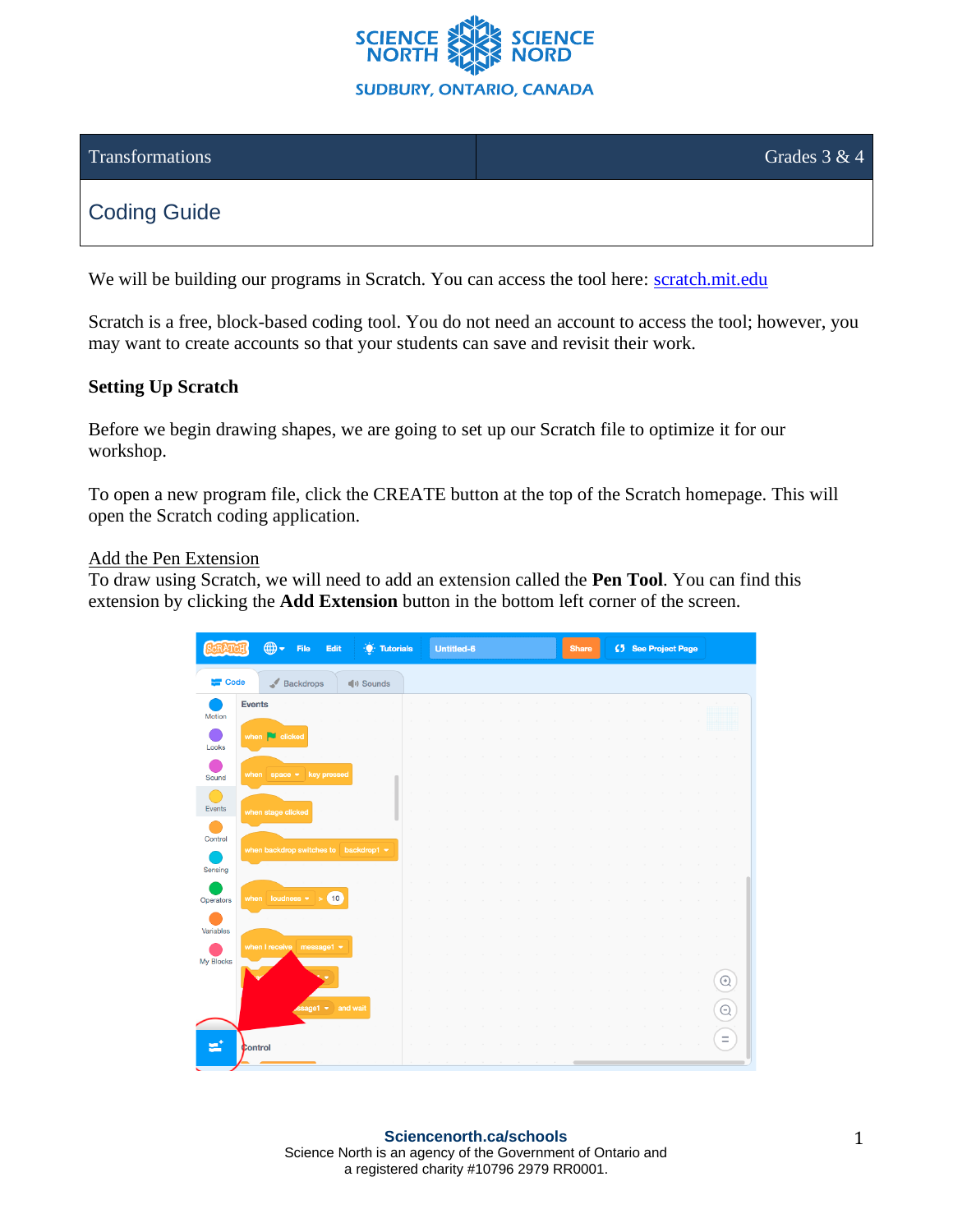

Choose the Pen Extension. This will add a set of teal **Pen Blocks** to your **Code Tab**

### Add a Grid

We will be adding a grid background to help us visualize the steps of our transformations. Scratch has pre-set grid backgrounds in their background library. You can find this library by clicking the **Choose a Backdrop** button in the bottom left corner of your screen.



In the Background library search bar, type "grid" to bring up background options. For this activity, I chose the background with gridlines every 20-pixels.

### Resize your Sprite

Sprites are programmable elements — the default sprite that you work with in Scratch is the Scratch Cat. We will be using the Scratch Cat for this program, but we will be shrinking it down so that we can better see our pen lines as we draw. Using the Size field in the Sprite panel, resize your sprite to be 10 pixels tall instead of 100 pixels. Make sure that the Scratch Cat sprite (labeled Sprite1) is selected when you make this change.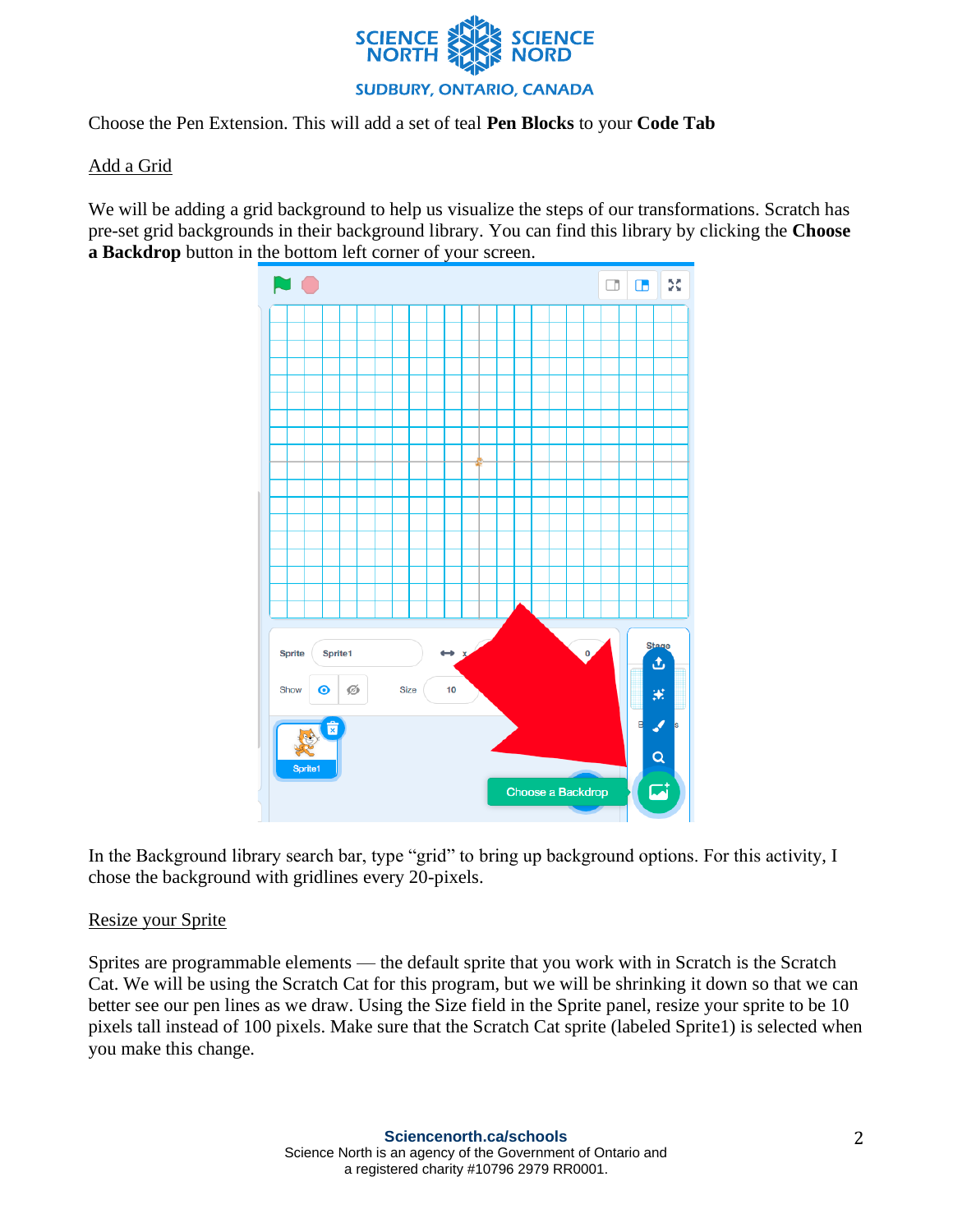



Now we're ready to start drawing shapes.

### **Activity 1: Drawing Shapes with Algorithms**

IMPORTANT NOTE: For all of the activities in this lesson, it's important to note that the gridlines on our background appear every 20 pixels, and 1 step for our sprite is equal to 1 pixel. So, to move one square on our gride, our sprite will have to be programmed to move 20 steps.

Likewise, the x-y coordinate system on this grid is measured in terms of pixels, so for the  $(x, y)$ coordinate of (0, 0) would be the centre of the screen, and the coordinate (0, 20) would place the sprite on the first gridline above  $(0, 0)$  on the y-axis — a line that we might otherwise interpret at  $(0, 1)$  on paper.

### Set up the Pen Tool

- Under the light orange **Events** tab, select the **When green flag clicked** block. This is the block that we will use to trigger the start of our program. Drag the block onto the coding canvas.
- Under the teal **Pen** menu, choose the **erase all** block and connect it directly below the **When green flag clicked** block. This will ensure that we have a fresh slate every time we relaunch our program.
- Under the teal **Pen** menu, choose the **set pen color to** block and add it below the **erase all**  block. This block will allow us to set the colour with which our pen draws. Click on the coloured oval on the block to select your colour. In the examples, we've used red, which is very visible against the grid background.
- Under the teal **Pen** menu, choose the **set pen size to** block and add it below the **set pen color to** block. Change the number value on the block to 5. This will make our pen draw with a heavier line that is easier to see.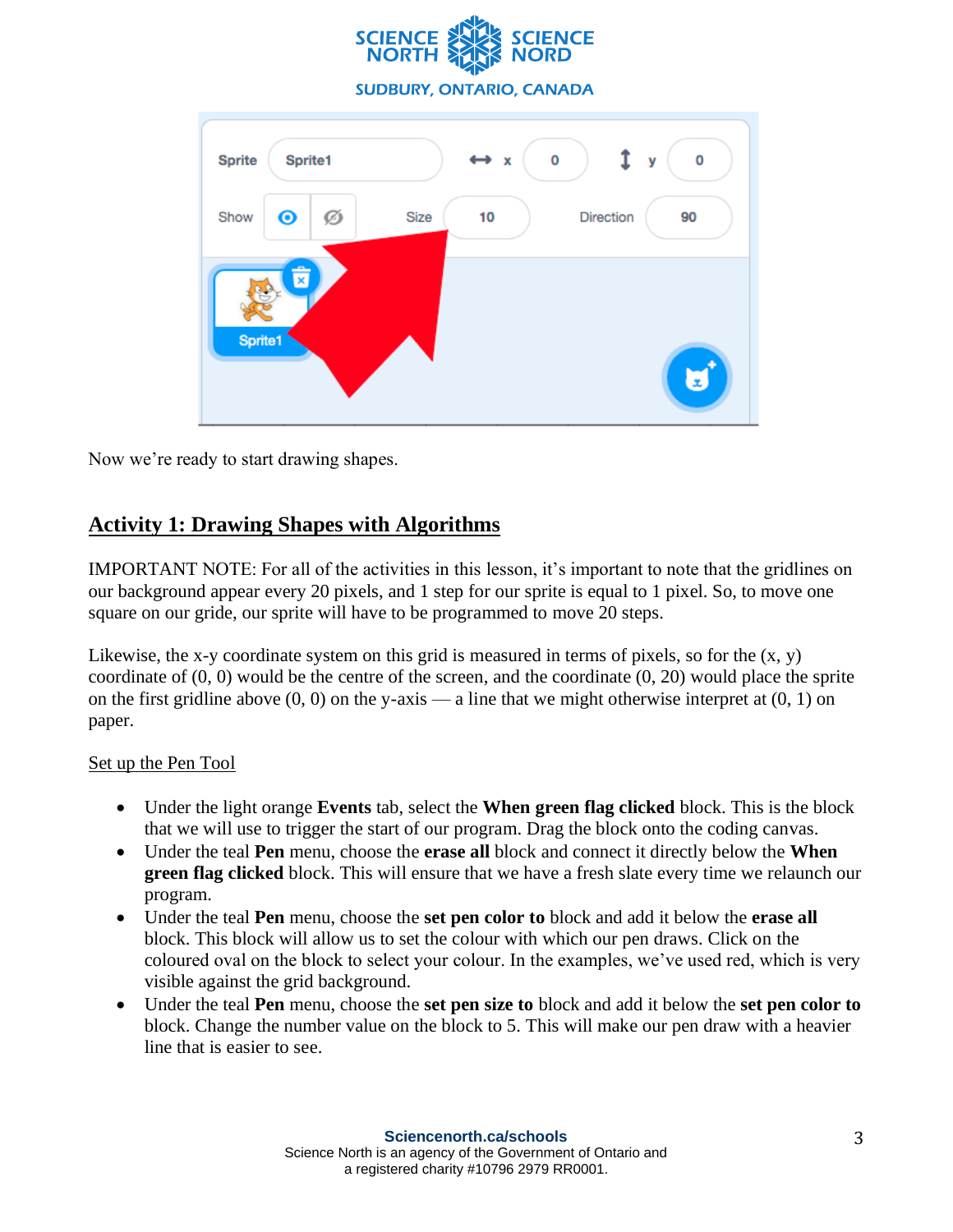

**SUDBURY, ONTARIO, CANADA** 

- Under the blue **Motion** menu, choose the **go to x: 0 y: 0** block and add it below the **set pen size to** block. This block sets the coordinates for where the program begins drawing. (0,0) — also known as the origin — is at the very centre of our screen.
- Under the blue **Motion** menu, choose the **point in direction 90** block and add it below the **go to x: 0 y:0** block. This block controls the direction in which our sprite is facing instead of choosing a random direction (we can leave it set to 90 degrees).
- Under the teal **Pen** menu, choose the **pen down** block and add it below the **point in direction 90** block. This block tells our program to "put pen to paper" and start drawing.

Your program should now look like the image below. We will use this setup to draw our shapes.



### Draw a Square

To draw any basic geometric shape, we will need to decide three things:

- 1. How many sides the shape has
- 2. The angle of the turn our sprite will have to make at each corner in degrees.
- 3. The length of each side in terms of "steps" (pixels)

For example, to draw a square in Scratch: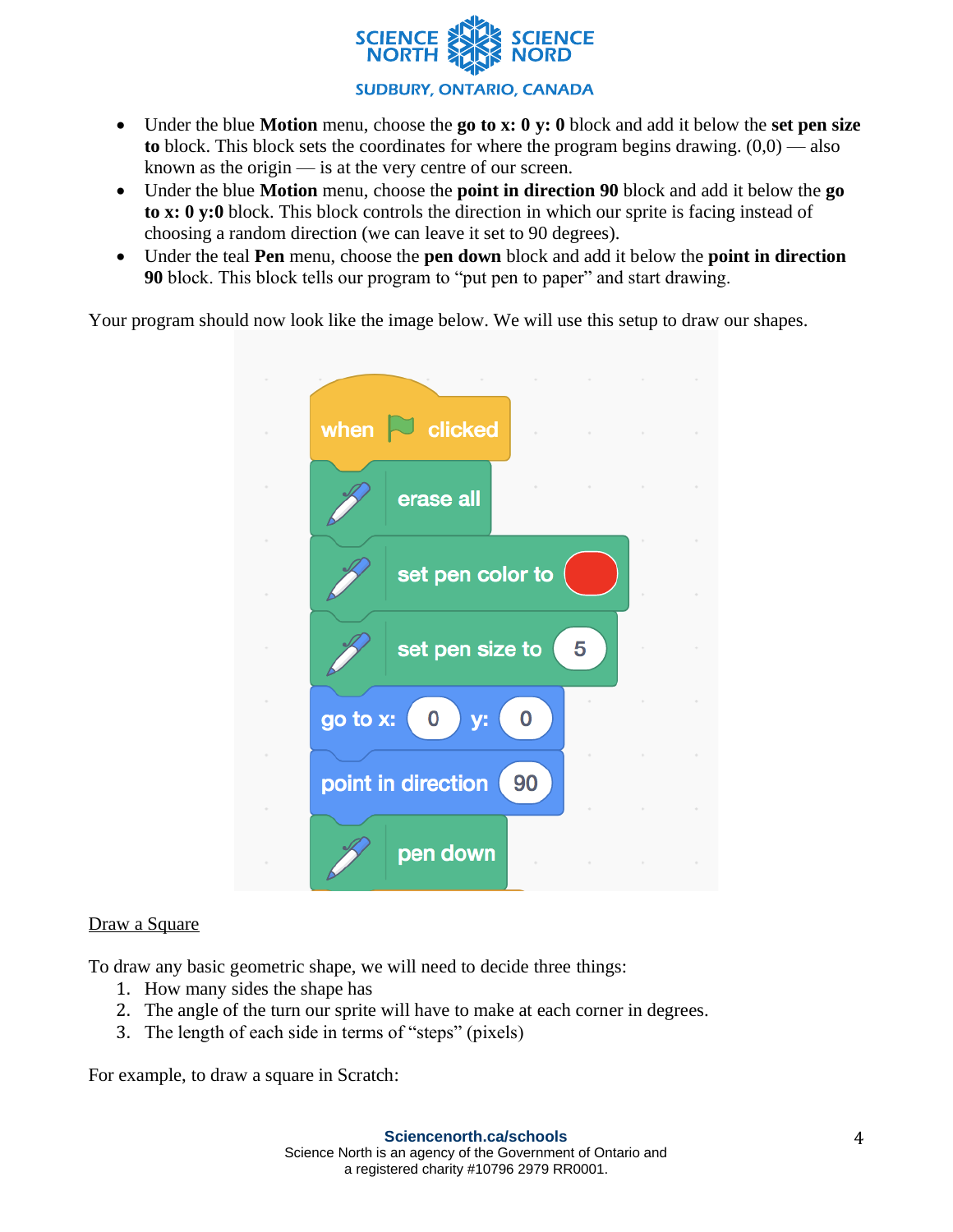

- 1. A square has 4 sides
- 2. The angle of all corners is 90˚ (or a right angle)
- 3. Each side has the same length. Since each square on our grid background is 20 px tall and 20 px wide, let's make each side of our square 60 px, or 60 steps, long. This will make each side of the shape the length of 3 squares on our grid.

To represent this in code:

- In the orange **Control** tab, choose the **repeat 10** block. This block is used to create what is known as a **loop**. A loop makes code more efficient by given us a way to easily repeat a set of instructions. Any code that we put inside the mouth-like gap on this block will be repeated for the number of times that we indicate.
	- o Since we are drawing a square, we will want to repeat our code four times, once for each side of the square. Change the value on the block from 10 to 4.
	- o Under the **motion** menu, choose the **move 10 steps** block and nest it inside the **repeat 4** block. Since we decided that each side will be 60 px, or 60 steps, long, change the value on the block from 10 to 60.
	- o Under the **motion** menu, choose the **turn clockwise 15 degrees** block and nest it inside the **repeat 4** block, directly under the **move 60 steps** block

Your program should look like this:



#### Draw a Rectangle

To draw a rectangle, establish the rules for the shape:

- 1. A rectangle has 4 sides
- 2. The angle of all corners is 90˚ (or a right angle)
- 3. A rectangle has two shorter sides (of equal length) and two longer sides (of equal length). The two shorter sides are opposite and parallel to each other, and the two longer sides are opposite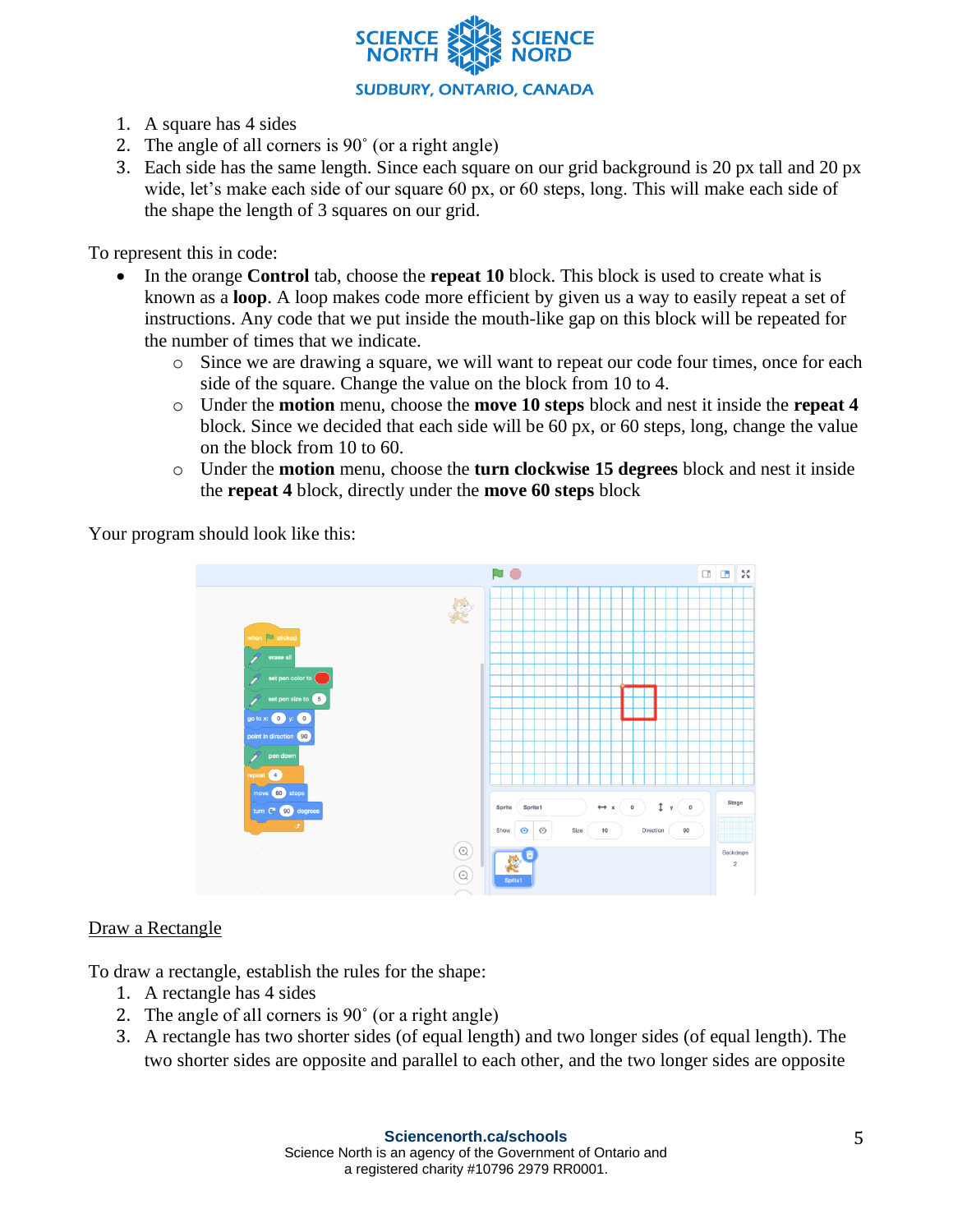

and parallel to each other. For this example, we'll make our shorter sides 60 px (or 60 steps) long, and our longer sides 100 px (or 100 steps) long.

Building off our existing code for a square:

- Under the blue **Motion** menu, choose the **move 10 steps** block and nest it inside the **repeat 4**  block under the **turn clockwise 90 degrees** block. Change the value from 10 steps to 100 steps. This block will draw the longer sides of our rectangle (the existing **move 60 steps** block will draw the shorter sides).
- Under the blue **Motion** menu, choose the **turn clockwise 15 degrees** block and nest it inside the **repeat 4** block under the **move 100 steps** block.
- Since we only need to repeat the steps inside our loop twice (instead of four times), change the value of the **repeat** block to 2.

Your code should look like this:



### Draw a Triangle

To draw a triangle, establish the rules for the shape:

- 1. A triangle has 3 sides
- 2. The external angle of all corners is 120˚ (360˚ divided by 3)
- 3. We're drawing an equilateral triangle, so all three sides are the same length. For this example, we'll make all three sides 60 px, or 60 steps, long.

Because all sides and angles of our triangle are the same, we will only need two blocks inside our **repeat** block, one **repeat 10 steps** block, and one **turn clockwise 15 degrees** block.

• Change the value of the **repeat 10 steps** block to 60 steps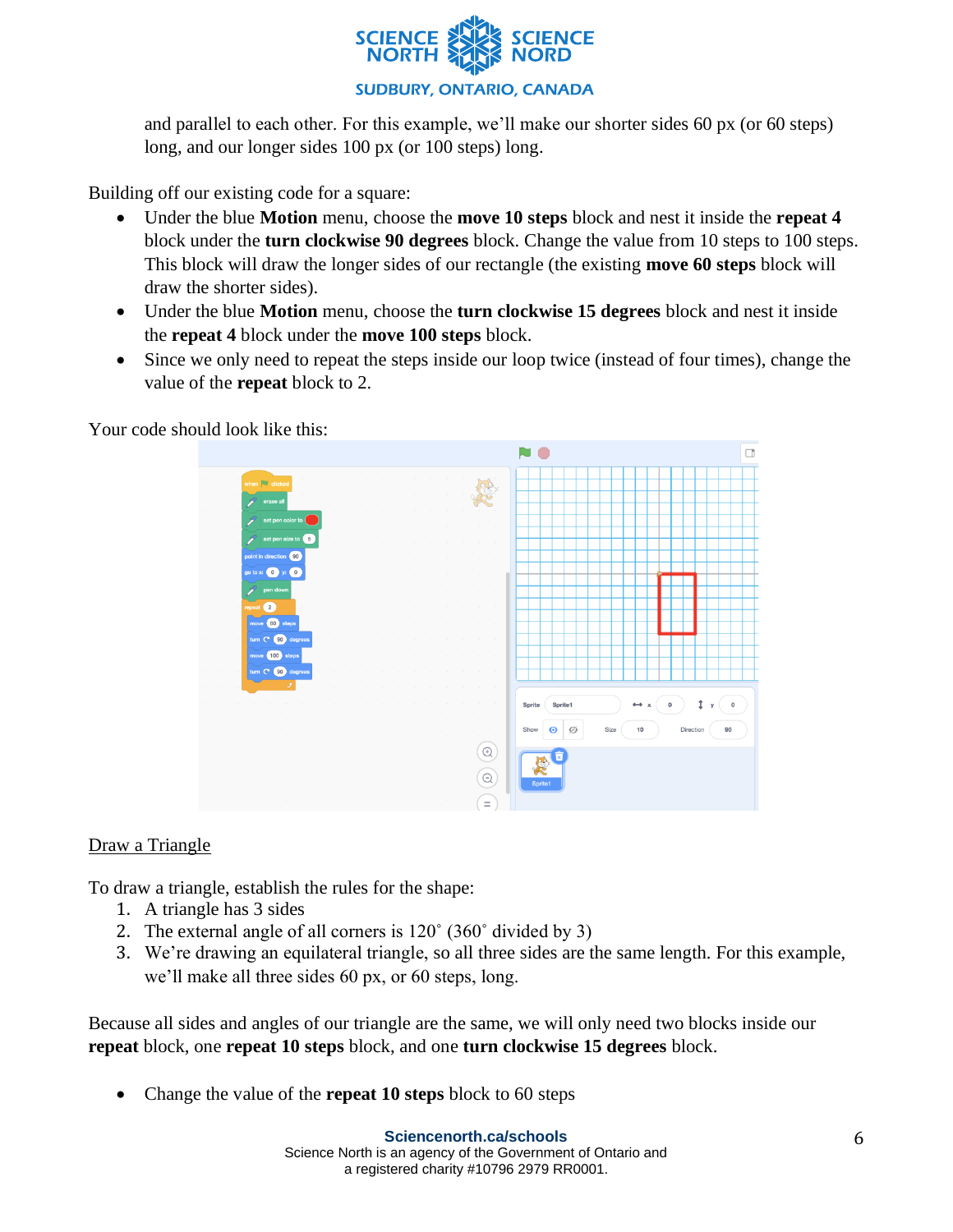

- Change the value of the **turn clockwise 15 degrees** block to 120 degrees
- Change the value of the repeat block to 3

Your program should look like this:



- 1. Opportunity for extension: encourage your students to spend some time trying to make different geometric polygons by altering the values for the **repeat** block, **move ? steps** block, and the **turn clockwise ? degrees** block. Examples of shapes that they can try:
- Pentagon (repeat 5 times; move 100 steps; turn 72 degrees)
- Hexagon (repeat 6 times; move 100 steps; turn 60 degrees)
- Octagon (repeat 8 times; move 100 steps; turn 45 degrees)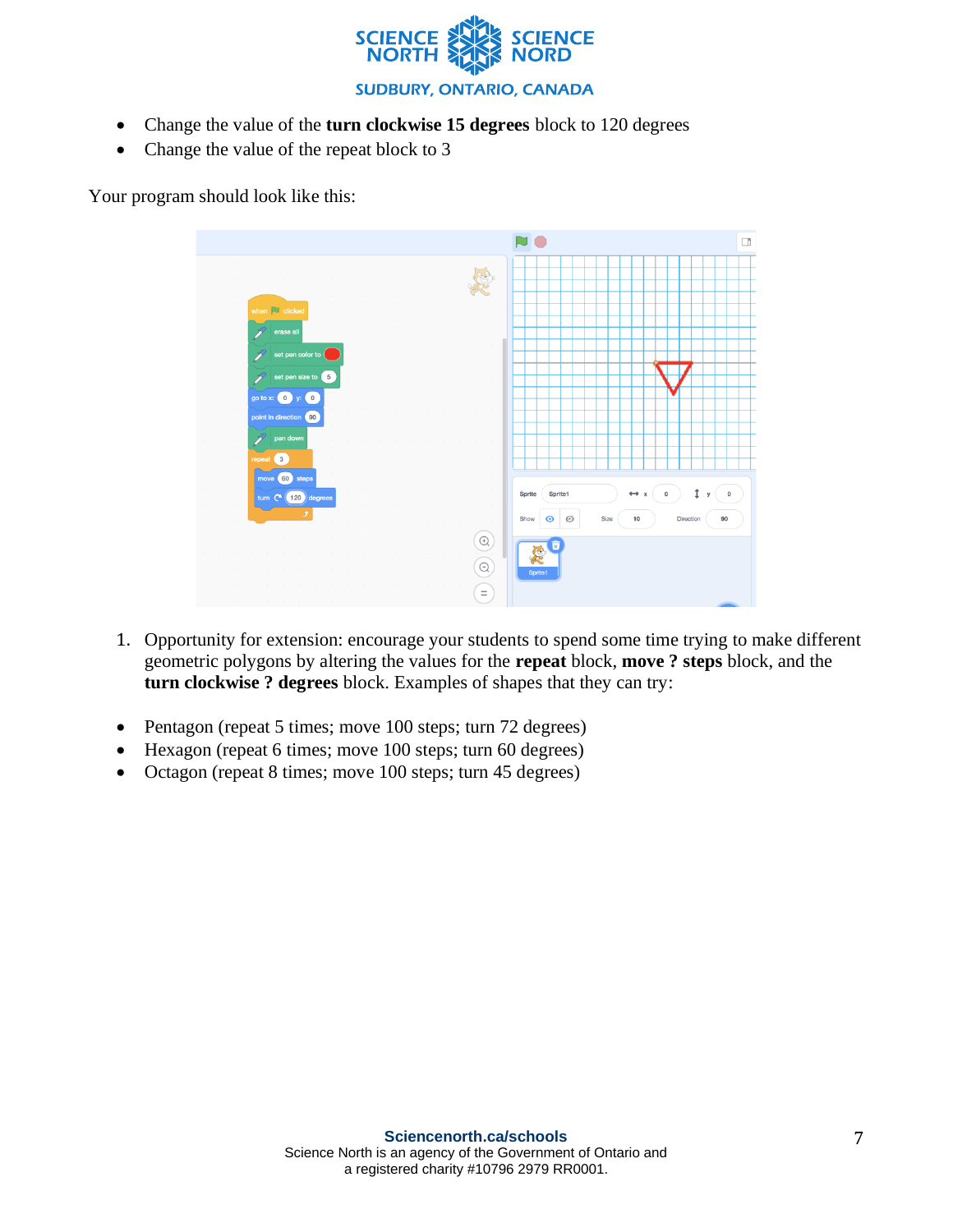

## **Activity 2: Applying Translations**

Now that we are comfortable drawing shapes, we can begin experimenting with transformations.

**Translations** are the simplest transformations to add to our code. They involve moving our shapes up and down or left and right. The shape's direction, size, or arrangement do not change as we move the shape from one location to another.

Coordinates allow us to communicate precisely about the translations that we apply to our shapes. We can change the vertical position of the starting position of our shape by changing its y-value, and we can change the horizontal position of the shape by changing its x-value (remember that our original shape was drawn with the starting position of  $y = 0$  and  $x = 0$  or with the coordinate (0, 0)).

We can build our translations program by adding to our base program for drawing a triangle.

- Under the yellow **Control** menu, choose the **wait 1 second** block and add it to the program.
- Under the teal **Pen** menu, choose the **pen up** block and add it below the **wait 1 second** block. This will lift the pen off the paper while we make the movements of our translation. (If you want the pen to draw lines between the first and second shapes, you can skip this step)
- Under the teal **Pen** menu, choose the **set pen color to** button. Use the coloured oval to select a new colour. This will help us visualize the differences between our pre-translation and posttranslation shapes.
- Now we need to describe changes in x- and y-positions to translate the shape.
	- o Under the **Motion** menu, choose the **change y by 10** block and place it below the **set pen color to** block.
	- o Under the **Motion** menu, choose the **change x by 10** block and place it below the **set pen color to** block.
	- o Any values that we choose for these two new blocks will dictate the new position of our shape. For this example, we changed the **change y by 10** block to 100 and the **change x by 10** block to 60.
- Finally, we need go code our program to re-draw our shape in its new position. To do this, we will add a loop.
	- o In the orange **Control** menu, chose the **repeat 10** block. Disconnect the portion of the existing code that we'd like to repeat by clicking the **pen down** block and dragging to separate it. Move this piece of code into the new **repeat 10** block. Change the value of the **repeat** block to 2. Connect the **Repeat 2** block to the program directly below the **point in direction 90** block.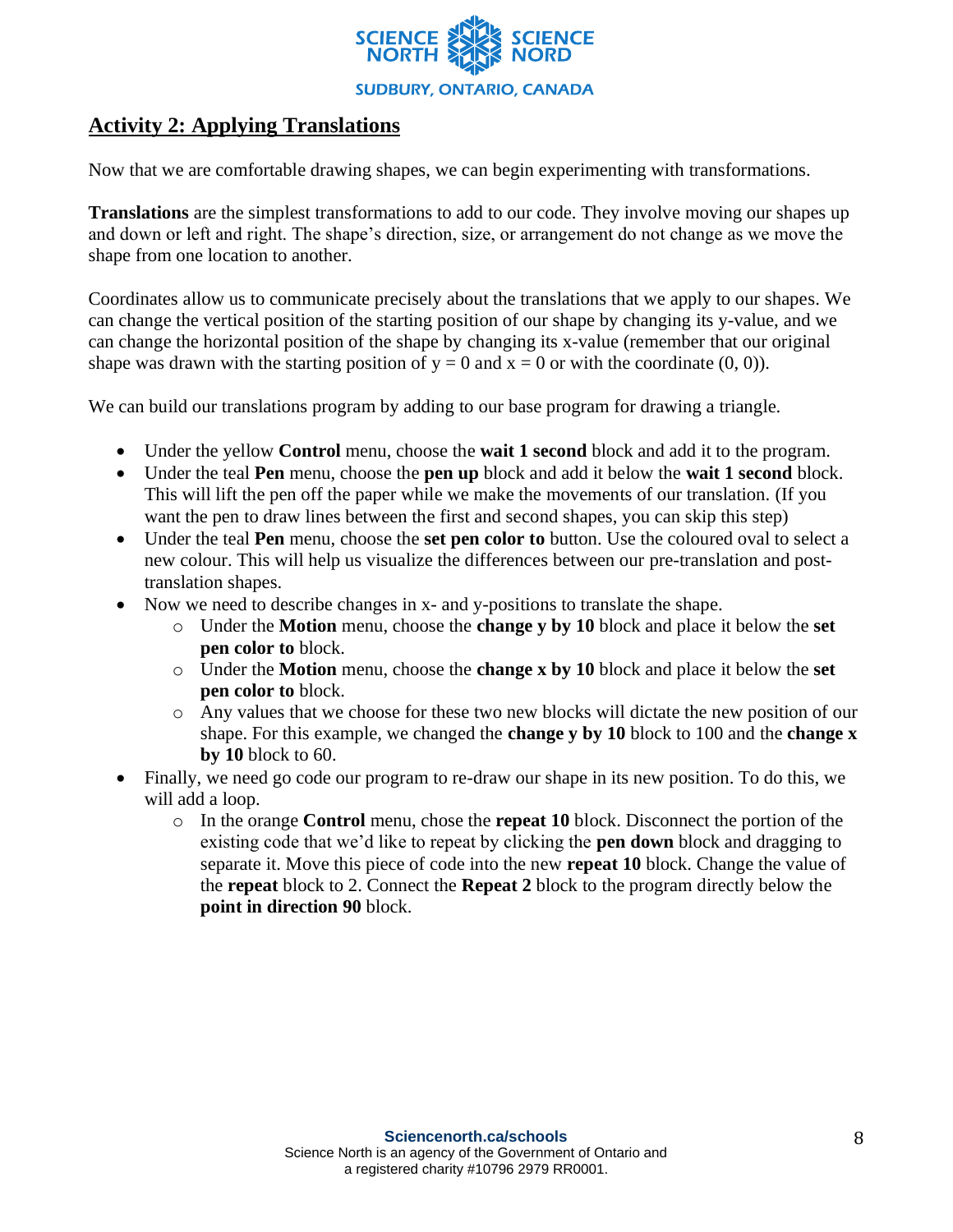

Your program should look like this:

| als | Untitled-6 |                                                                                           | Share | ⊈5 See Project Page |  |          |        | <b>Save Now</b> |               | $\bigoplus$ |                     | BluecoatNina - |           |  |           |        |        |                |
|-----|------------|-------------------------------------------------------------------------------------------|-------|---------------------|--|----------|--------|-----------------|---------------|-------------|---------------------|----------------|-----------|--|-----------|--------|--------|----------------|
|     |            |                                                                                           |       |                     |  |          | N      | $\bigcirc$      |               |             |                     |                |           |  |           | $\Box$ | $\Box$ | 5č             |
|     |            | when $\overline{\phantom{a}}$ clicked                                                     |       |                     |  |          |        |                 |               |             |                     |                |           |  |           |        |        |                |
|     |            | erase all<br>P                                                                            |       |                     |  |          |        |                 |               |             |                     |                |           |  |           |        |        |                |
|     |            | set pen color to<br>Ž                                                                     |       |                     |  |          |        |                 |               |             |                     |                |           |  |           |        |        |                |
|     |            | set pen size to 5                                                                         |       |                     |  |          |        |                 |               |             |                     |                |           |  |           |        |        |                |
|     |            | go to x: $\begin{pmatrix} 0 \\ y \end{pmatrix}$ y: $\begin{pmatrix} 0 \\ 0 \end{pmatrix}$ |       |                     |  |          |        |                 |               |             |                     |                |           |  |           |        |        |                |
|     |            | point in direction 90                                                                     |       |                     |  |          |        |                 |               |             |                     |                |           |  |           |        |        |                |
|     |            | repeat 2                                                                                  |       |                     |  |          |        |                 |               |             |                     |                |           |  |           |        |        |                |
|     |            | pen down                                                                                  |       |                     |  |          |        |                 |               |             |                     |                |           |  |           |        |        |                |
|     |            | repeat 3                                                                                  |       |                     |  |          |        |                 |               |             |                     |                |           |  |           |        |        |                |
|     |            | move 60 steps                                                                             |       |                     |  |          |        |                 |               |             |                     |                |           |  |           |        |        |                |
|     |            | turn ( 120 degrees                                                                        |       |                     |  |          |        |                 |               |             |                     |                |           |  |           |        |        |                |
|     |            | و                                                                                         |       |                     |  |          | Sprite |                 | Sprite1       |             | $\leftrightarrow x$ | 120            |           |  | 1 y (181) |        |        | Stage          |
|     |            | wait 1 seconds                                                                            |       |                     |  |          | Show   | $\bullet$       | $\varnothing$ | Size        | $10$                |                | Direction |  | 90        |        |        |                |
|     |            | pen up                                                                                    |       |                     |  | $\odot$  |        |                 |               |             |                     |                |           |  |           |        |        | Backdrops      |
|     |            | set pen color to                                                                          |       |                     |  |          |        |                 |               |             |                     |                |           |  |           |        |        | $\overline{c}$ |
|     |            | change y by 100                                                                           |       |                     |  | $\Theta$ |        | Sprite1         |               |             |                     |                |           |  |           |        |        |                |
|     |            | change $x$ by $\begin{bmatrix} 60 \end{bmatrix}$<br>J.                                    |       |                     |  | $\equiv$ |        |                 |               |             |                     |                |           |  |           |        |        |                |
|     |            | Backpack                                                                                  |       |                     |  |          |        |                 |               |             |                     |                |           |  | U         |        |        |                |

Encourage your students to test the program with different x- and y- values to see the resulting translations.

# **Activity 3: Applying Rotations**

A **Rotation** is a type of transformation that takes a shape and rotates it around a given point. The shape does not change size and is not distorted in any way (e.g., an equilateral triangle that is rotated will still be an equilateral triangle of the same size) — it will just be pointed in a new direction. We describe how far a shape has rotated around a given point in terms of degrees, where 90° is a quarter-turn, 180° is a half-turn, and 360˚ is a full rotation (or a full circle).

We are going to build a new program that rotations a rectangle around the point  $(0, 0)$ . We can use any shape, but the rectangle makes the result of the reflection very apparent.

First let's alter the translations program so that we're drawing a rectangle instead of a triangle:

- Under the blue **Motion** menu, choose the **move 10 steps** block and nest it inside the **repeat 3** block under the **turn clockwise 120 degrees** block. Change the value from 10 steps to 100 steps. Change the values on the existing **turn clockwise 120 degrees** block to 90 degrees.
- Under the blue **Motion** menu, choose the **turn clockwise 15 degrees** block and nest it inside the **repeat 4** block under the **move 100 steps** block.
- Since we only need to repeat the steps inside our loop twice (instead of four times), change the value of the **repeat** block to 2.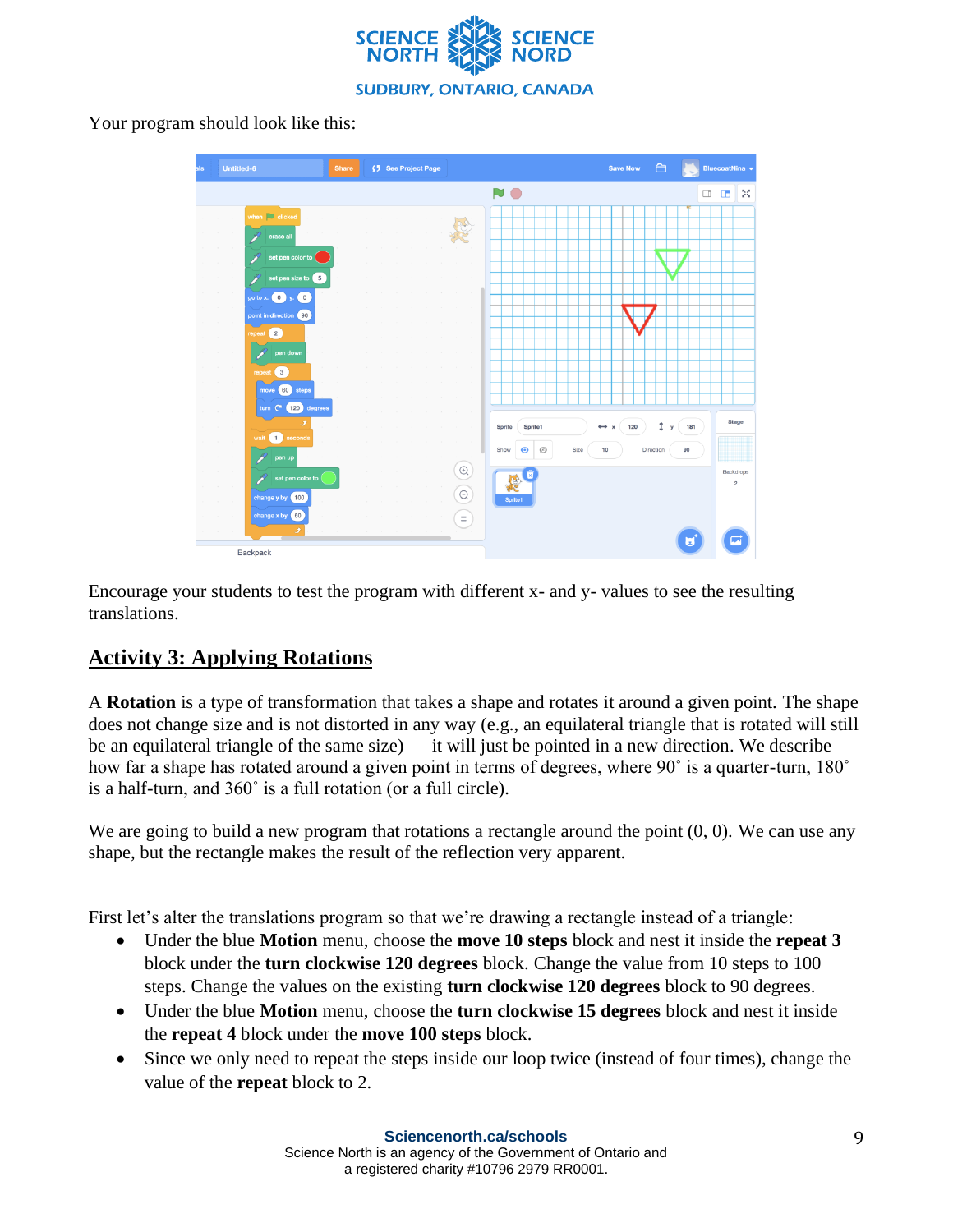

Now, let's alter the transformation section of our program.

- The **wait 1 second** block, the **pen up** block, and the **set pen color to** blocks do not change.
- Remove the blue **change y by** and **change x by** blocks by dragging them back into the blocks library panel.
- Under the blue **Motion** tab, find the **point to direction** block and place it under **set pen color to** block for the rotated rectangle. Our first rectangle was drawn with the sprite pointed in the direction 90˚. In this example, we set the new direction to 180˚.

The program should look like this:



Encourage your students to test the program with different degrees of rotation in the **point in direction**  block.

### **Activity 4: Applying Reflections**

A **reflection** is a transformation that acts like a mirror. The shape that is being reflected does not change size and is not distorted in any way. Instead, the shape and all its points are flipped to the opposite side of a defined line of reflection — like how when you stand in front of a mirror and lift your right hand, your reflection will show a hand lifted on the same side as your lifted hand (but if it were a real person and not a reflected image, this would be the person's left hand).

We are going to build a program that reflects a triangle vertically. The line of reflection will be across the  $y = 0$  line, which means that one of the sides of the reflected triangle will overlap perfectly with one of the sides of the first triangle.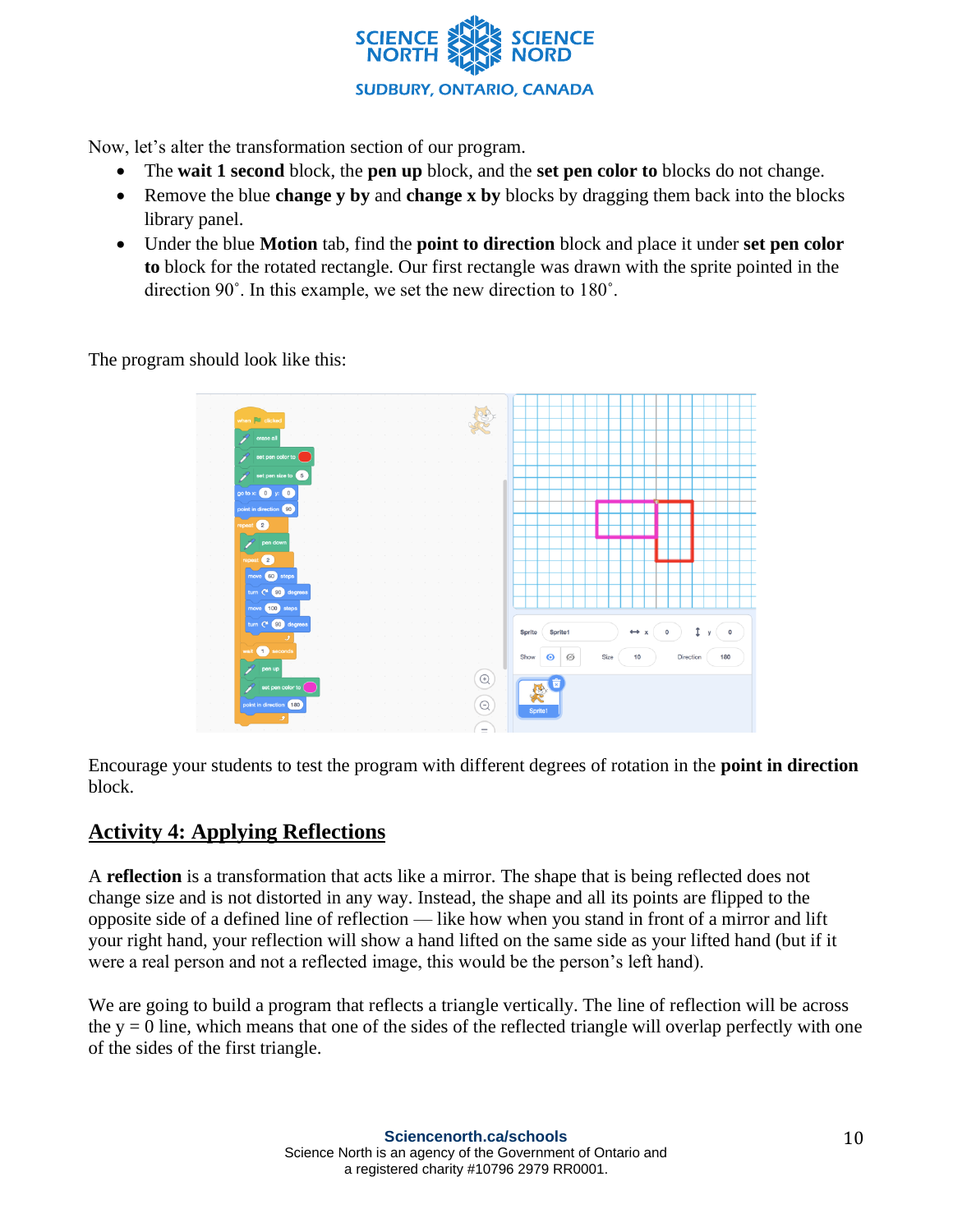

#### **SUDBURY, ONTARIO, CANADA**

To create a reflection, we must redraw our triangle as if we are drawing it in a mirror (Note: because we are working with a shape with equal sides, it's tempting to create reflections in Scratch in the same way that we performed rotations in the last activity (by changing the values in the **point in direction** block). While the end result will look like a reflection, this would only would with equilateral shapes, and not with shapes with different side lengths like rectangles or irregular triangles).



Start with our program to draw one triangle:

- In the orange **Control** menu, choose a **wait 1 second** block and add it to the bottom of the program (outside of the loop).
- In the teal **Pen** menu, choose the **pen up** block, and add it below the **wait 1 second** block.
- In the teal **Pen** menu, choose the **set pen color to** block and add it below the **pen up** block. Click the coloured oval to select a new colour for your reflected triangle.
- •
- In the teal **Pen** menu, choose the **pen down** block and add it below the **set pen color to**  block.

Now, we need to program our drawing instructions for our reflection. It will be just like our instruction for drawing our first triangle, except we will be having our sprite turn counterclockwise instead of clockwise.

- In the orange **Control** menu, choose the **repeat 10** loop block and add it below the **pen down** block. Change the value of this block to 3.
- In the blue **Motion** menu, choose the **move 10 steps** block and nest it inside the new **repeat 3** block. Change the value of this block to 60 steps.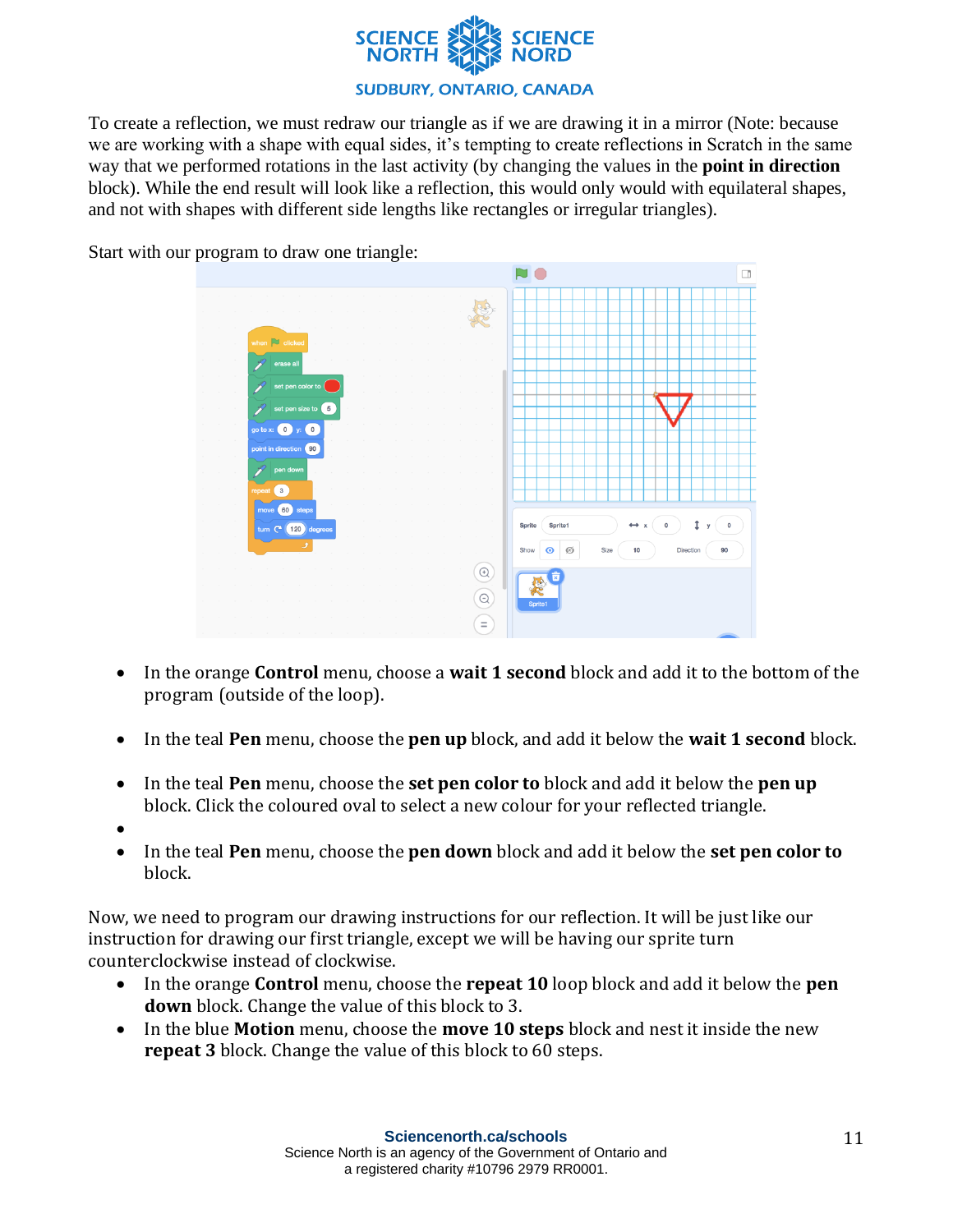

• In the blue **Motion** menu, choose the **turn counterclockwise 15 degrees** block and nest it inside the new **repeat 3** block, beneath the **move 60 steps** block. Change the value of this block to 120 degrees.

The program should look like this:



Note that the **go to x: 0 y: 0** block has moved to the top of our program, right under the start block. This is not a necessary step, but if you find that your program is drawing extra lines between your transformations, then moving this block (as pictured) might correct this issue.

If we want to change the line of reflection so that the triangles are separate, we'll have to add a block to shift where our reflected triangle is drawn.

- In the blue **Motion** tab, choose the **change y by 10** block. Place this block between the **set pen color to** block and **pen down** block for our reflected triangle. Putting the block here means that we are moving the position of our reflected triangle while the pen is "lifted" from the page and not drawing.
- Change the value of this block to 60. This value creates a line of reflection that looks like  $y = 1$ on our grid (actually, it's  $y = 20$ , if you recall that every gridline is at a 20 px mark).